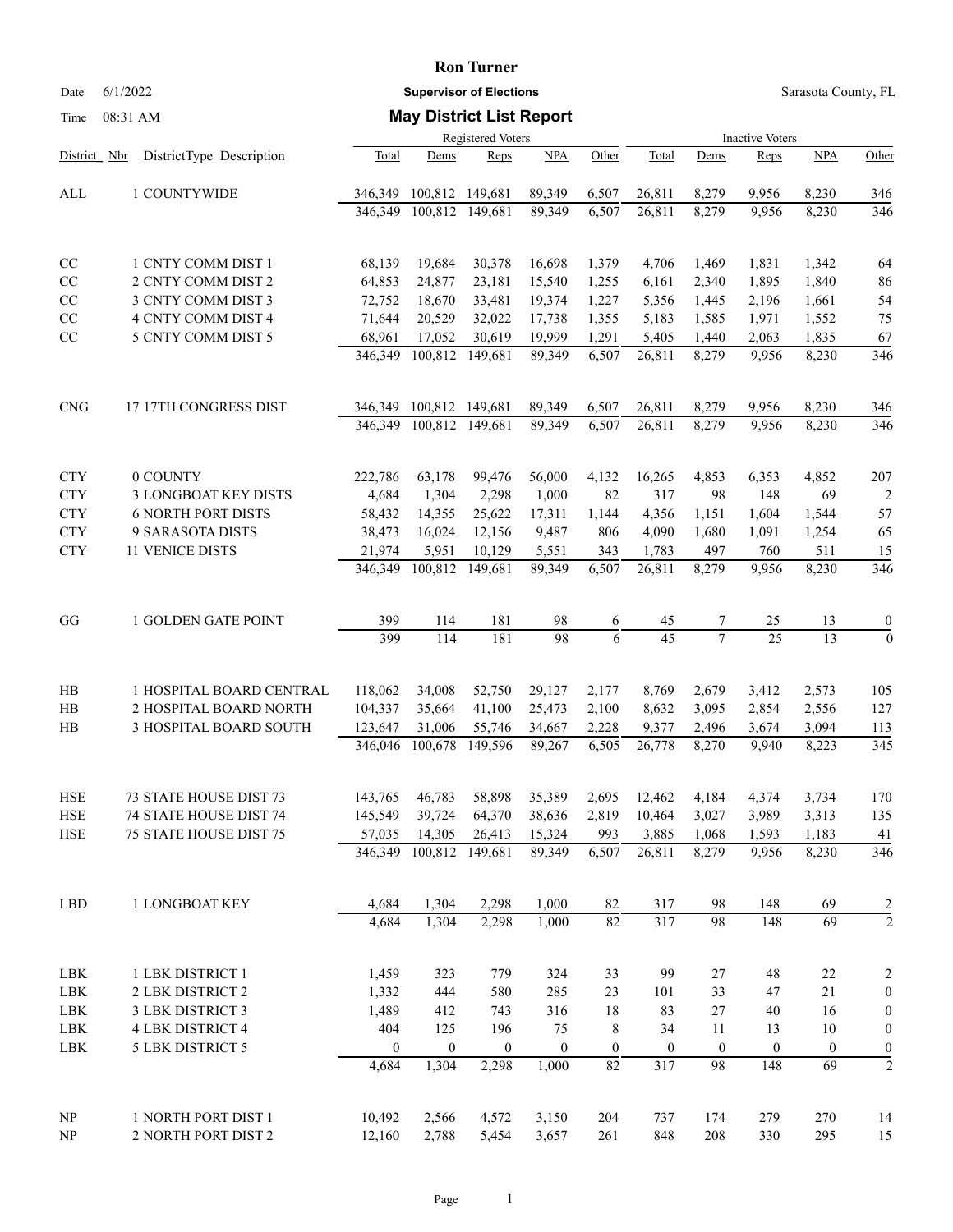### **Ron Turner**

Date 6/1/2022 **Supervisor of Elections** Supervisor **Supervisor of Elections** Sarasota County, FL

## Time 08:31 AM **May District List Report**

| 1 <sub>1</sub> me | $0\delta$ :31 AM                                |                          |                   | <b>MAY DISTRUCT LIST REPOIT</b> |                  |                  |                        |                    |                  |                      |                                      |  |
|-------------------|-------------------------------------------------|--------------------------|-------------------|---------------------------------|------------------|------------------|------------------------|--------------------|------------------|----------------------|--------------------------------------|--|
|                   |                                                 | <b>Registered Voters</b> |                   |                                 |                  |                  | <b>Inactive Voters</b> |                    |                  |                      |                                      |  |
| District Nbr      | DistrictType Description                        | Total                    | Dems              | Reps                            | <b>NPA</b>       | Other            | <b>Total</b>           | <u>Dems</u>        | Reps             | <b>NPA</b>           | Other                                |  |
| NP                | 3 NORTH PORT DIST 3                             | 10,300                   | 2,530             | 4,256                           | 3,291            | 223              | 913                    | 223                | 329              | 355                  | 6                                    |  |
| NP                | 4 NORTH PORT DIST 4                             | 9,109                    | 2,430             | 3,975                           | 2,560            | 144              | 730                    | 207                | 277              | 237                  | 9                                    |  |
| NP                | 5 NORTH PORT DIST 5                             | 16,371                   | 4,041             | 7,365                           | 4,653            | 312              | 1,128                  | 339                | 389              | 387                  | 13                                   |  |
|                   |                                                 | 58,432                   | 14,355            | 25,622                          | 17,311           | 1,144            | 4,356                  | 1,151              | 1,604            | 1,544                | $\overline{57}$                      |  |
| <b>NPA</b>        | 1 NORTH PORT                                    | 58,432                   | 14,355            | 25,622                          | 17,311           | 1,144            | 4,356                  | 1,151              | 1,604            | 1,544                | 57                                   |  |
|                   |                                                 | 58,432                   | 14,355            | 25,622                          | 17,311           | 1,144            | 4,356                  | 1,151              | 1,604            | 1,544                | 57                                   |  |
| <b>SA</b>         | 1 SARASOTA DIST 1                               | 10,962                   | 5,742             | 2,139                           | 2,851            | 230              | 1,399                  | 695                | 242              | 443                  | 19                                   |  |
| ${\rm SA}$        | 2 SARASOTA DIST 2                               | 16,686                   | 6,231             | 6,287                           | 3,832            | 336              | 1,536                  | 562                | 508              | 439                  | $27\,$                               |  |
| <b>SA</b>         | 3 SARASOTA DIST 3                               | 10,825                   | 4,051             | 3,730                           | 2,804            | 240              | 1,155                  | 423                | 341              | 372                  | 19                                   |  |
|                   |                                                 | 38,473                   | 16,024            | 12,156                          | 9,487            | 806              | 4,090                  | 1,680              | 1,091            | 1,254                | 65                                   |  |
| <b>SAA</b>        | 1 SARASOTA                                      | 38,473                   | 16,024            | 12,156                          | 9,487            | 806              | 4,090                  | 1,680              | 1,091            | 1,254                | 65                                   |  |
|                   |                                                 | 38,473                   | 16,024            | 12,156                          | 9,487            | 806              | 4,090                  | 1,680              | 1,091            | 1,254                | 65                                   |  |
| SB                | 1 SCHOOL DIST 1                                 | 62,746                   | 24,276            | 21,591                          | 15,566           | 1,313            | 5,893                  | 2,305              | 1,720            | 1,778                | 90                                   |  |
| $\rm SB$          | 2 SCHOOL DIST 2                                 | 75,031                   | 20,092            | 35,389                          | 18,137           | 1,413            | 5,173                  | 1,501              | 2,090            | 1,508                | 74                                   |  |
| ${\bf SB}$        | 3 SCHOOL DIST 3                                 | 66,368                   | 16,399            | 29,366                          | 19,338           | 1,265            | 5,153                  | 1,366              | 1,960            | 1,767                | 60                                   |  |
| $\rm SB$          | 4 SCHOOL DIST 4                                 | 68,235                   | 21,361            | 28,969                          | 16,629           | 1,276            | 5,339                  | 1,703              | 1,995            | 1,574                | 67                                   |  |
| SB                | 5 SCHOOL DIST 5                                 | 73,969<br>346,349        | 18,684<br>100,812 | 34,366<br>149,681               | 19,679<br>89,349 | 1,240<br>6,507   | 5,253<br>26,811        | 1,404<br>8,279     | 2,191<br>9,956   | 1,603<br>8,230       | 55<br>346                            |  |
|                   |                                                 |                          |                   |                                 |                  |                  |                        |                    |                  |                      |                                      |  |
| <b>SEN</b>        | 22 STATE SENATE 22                              | 346,349<br>346,349       | 100,812 149,681   | 100,812 149,681                 | 89,349<br>89,349 | 6,507<br>6,507   | 26,811<br>26,811       | 8,279<br>8,279     | 9,956<br>9,956   | 8,230<br>8,230       | 346<br>346                           |  |
|                   |                                                 |                          |                   |                                 |                  |                  |                        |                    |                  |                      |                                      |  |
| TX                | 1 LONGBOAT KEY BEACH A                          | 1,839                    | 519               | 893                             | 389              | 38               | 147                    | 44                 | 68               | 34                   | $\mathbf{1}$                         |  |
| ${\rm TX}$        | 2 LONGBOAT KEY BEACH B                          | 2,845                    | 785               | 1,405                           | 611              | 44               | 170                    | 54                 | 80               | 35                   | $\mathbf{1}$                         |  |
| ${\rm TX}$        | <b>3 BLACKBURN CREEK</b>                        | 2,198                    | 556               | 1,090                           | 521              | 31               | 68                     | 13                 | 26               | $27\,$               | $\sqrt{2}$                           |  |
| TX                | <b>4 BOBCAT TRAIL CDD</b>                       | 785                      | 180               | 385                             | 211              | 9                | 46                     | 10                 | 23               | 12                   | $\mathbf{1}$                         |  |
| ${\rm TX}$        | 5 ENGLEWOOD FIRE DIST                           | 13,607                   | 3,361             | 6,359                           | 3,653            | 234              | 938                    | 266                | 366              | 295                  | 11                                   |  |
| TX                | <b>6 ENGLEWOOD WATER DIST</b>                   | 14,518                   | 3,600             | 6,783                           | 3,881            | 254              | 996                    | 284                | 382              | 317                  | 13                                   |  |
| TX                | 7 HLDY PK PK & REC DIST                         | 605                      | 194               | 238                             | 166              | 7                | 50                     | 22                 | 18               | 10                   | $\boldsymbol{0}$                     |  |
| TX                | <b>8 LAKESIDE PLANT CDD</b>                     | 899                      | 212               | 418                             | 256              | 13               | 86                     | 24                 | 34               | 26                   | $\overline{c}$                       |  |
| TX                | 9 LAKEWOOD RANCH CDD                            | 1,549                    | 347               | 773                             | 378              | 51               | 47                     | 15                 | 18               | 13                   | $\mathbf{1}$                         |  |
| TX                | 10 STONEYBROOK CDD                              | 1,795                    | 421               | 808                             | 524              | 42               | 126                    | 40                 | 49               | 36                   | $\mathbf{1}$                         |  |
| TX                | 11 SARASOTA NATIONAL CDD                        | 1,741                    | 375               | 952                             | 384              | $30\,$           | 44                     | 8                  | 25               | 10                   | $\mathbf{1}$                         |  |
| ${\rm TX}$<br>TX  | 12 TOSCANA ISLES CDD<br>13 TR-PAR PK & REC DIST | 868<br>534               | 165<br>166        | 489<br>254                      | 203<br>109       | 11<br>5          | 12<br>58               | $\mathbf{1}$<br>21 | $\,8\,$<br>25    | $\mathfrak{Z}$<br>12 | $\boldsymbol{0}$<br>$\boldsymbol{0}$ |  |
| TX                | 14 VENETIAN CDD                                 | 1,916                    | 487               | 959                             | 444              | 26               | 94                     | 32                 | 45               | 17                   | $\boldsymbol{0}$                     |  |
| TX                | 15 WOODLANDS CDD                                | 1,488                    | 320               | 731                             | 402              | 35               | 45                     | 14                 | 20               | 11                   | $\boldsymbol{0}$                     |  |
| TX                | <b>16 WEST VILLAGES CDD</b>                     | 7,316                    | 1,659             | 3,717                           | 1,811            | 129              | 225                    | 57                 | 97               | 67                   | 4                                    |  |
| TX                | 17 WINDWARD AT LWR CDD                          | $87\,$                   | 21                | 41                              | 24               | $\mathbf{1}$     | $\mathbf{0}$           | $\boldsymbol{0}$   | $\boldsymbol{0}$ | $\boldsymbol{0}$     | $\boldsymbol{0}$                     |  |
|                   |                                                 | 54,590                   | 13,368            | 26,295                          | 13,967           | 960              | 3,152                  | 905                | 1,284            | 925                  | 38                                   |  |
| VE                | 1 VENICE                                        | 21,974                   | 5,951             | 10,129                          | 5,551            | 343              | 1,783                  | 497                | 760              | 511                  | 15                                   |  |
| <b>VE</b>         | 2 VENICE                                        | $\mathbf{0}$             | $\boldsymbol{0}$  | $\mathbf{0}$                    | $\boldsymbol{0}$ | $\boldsymbol{0}$ | $\mathbf{0}$           | $\mathbf{0}$       | $\boldsymbol{0}$ | $\boldsymbol{0}$     | $\boldsymbol{0}$                     |  |
|                   |                                                 |                          |                   |                                 |                  |                  |                        |                    |                  |                      |                                      |  |